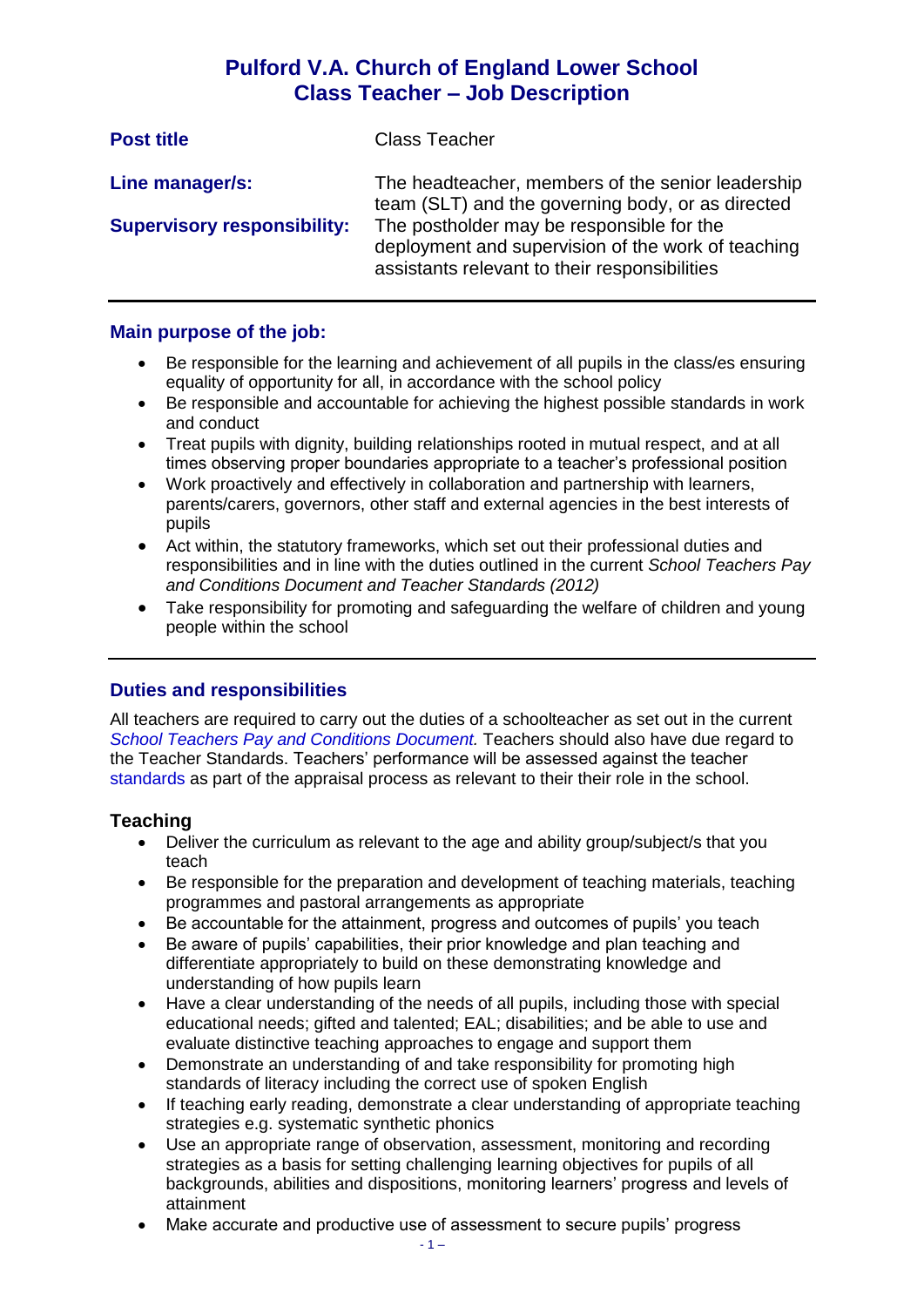# **Pulford V.A. Church of England Lower School Class Teacher – Job Description**

- Give pupils regular feedback, both orally and through accurate marking, and encourage pupils to respond to the feedback, reflect on progress, their emerging needs and to take a responsible and conscientious attitude to their own work and study
- Use relevant data to monitor progress, set targets, and plan subsequent lessons
- Set homework and plan other out-of-class activities to consolidate and extend the knowledge and understanding pupils have acquired as appropriate
- Participate in arrangements for national assessments at KS1 and KS2

### **Behaviour and Safety**

- Establish a safe, purposeful and stimulating environment for pupils, rooted in mutual respect and establish a framework for discipline with a range of strategies, using praise, sanctions and rewards consistently and fairly
- Manage classes effectively, using approaches which are appropriate to pupils' needs in order to inspire, motivate and challenge pupils
- Maintain good relationships with pupils, exercise appropriate authority, and act decisively when necessary
- Be a positive role model and demonstrate consistently the positive attitudes, values and behaviour, which are expected of pupils
- Have high expectations of behaviour, promoting self control and independence of all **learners**
- Carry out playground and other duties as directed and within the remit of the current *School Teachers' Pay and Conditions Document*
- Be responsible for promoting and safeguarding the welfare of children and young people within the school, raising any concerns following school protocol/procedures

## **Team working and collaboration**

- Participate in any relevant meetings/professional development opportunities at the school, which relate to the learners, curriculum or organisation of the school including pastoral arrangements and assemblies
- Work as a team member and identify opportunities for working with colleagues and sharing the development of effective practice with them
- Ensure that colleagues working with you are appropriately involved in supporting learning and understand the roles they are expected to fulfil
- Take part as required in the review, development and management of the activities relating to the curriculum, organisation and pastoral functions of the school
- Cover for absent colleagues within the remit of the current *School Teachers' Pay and Conditions* document

#### **Fulfil wider professional responsibilities**

- Work collaboratively with others to develop effective professional relationships
- Deploy support staff effectively as appropriate
- Communicate effectively with parents/carers with regard to pupils' achievements and well-being using school systems/processes as appropriate
- Communicate and co-operate with relevant external bodies
- Make a positive contribution to the wider life and ethos of the school

## **Administration**

- Register the attendance of and supervise learners, before, during or after school sessions as appropriate
- Participate in and carry out any administrative and organisational tasks within the remit of the current *School Teachers' Pay and Conditions Document*